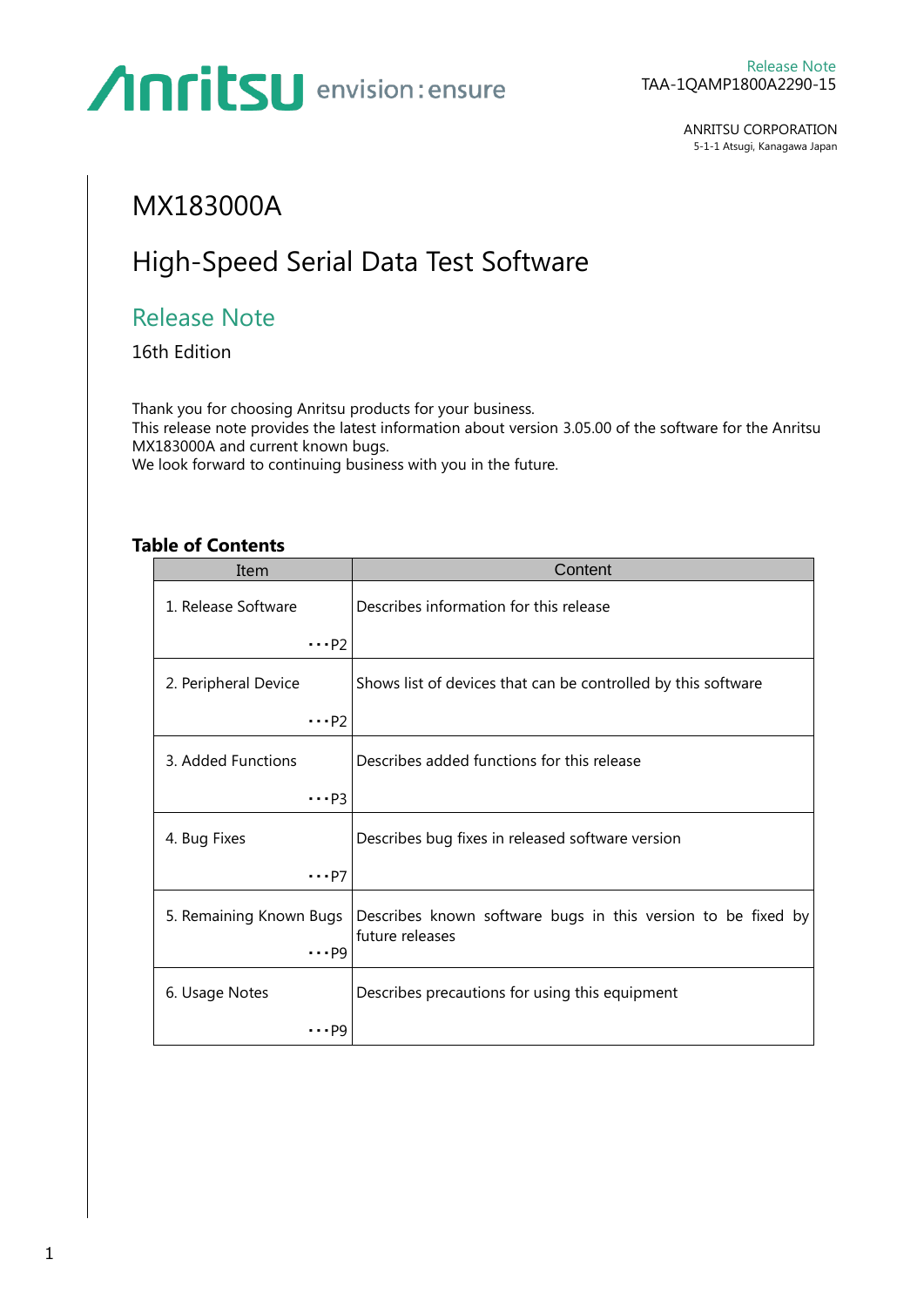#### **1. Released Software**

Ver. 3.05.00

#### **2. Peripheral Device**

The peripheral device for the MX183000A is shown in the table.

| Code           | Name                                  |  |
|----------------|---------------------------------------|--|
| <b>MP1900A</b> | Signal Quality Analyzer-R             |  |
| <b>MP1800A</b> | Signal Quality Analyzer               |  |
| <b>MT1810A</b> | 4 Slot Chassis                        |  |
| MU181000A      | 12.5GHz Synthesizer                   |  |
| MU181000B      | 12.5GHz 4port Synthesizer             |  |
| MU181500B      | <b>Jitter Modulation Source</b>       |  |
| MU195020A      | 21G/32G bit/s SI PPG                  |  |
| MU183020A      | 28G/32G bit/s PPG                     |  |
| MU183021A      | 28G/32G bit/s 4ch PPG                 |  |
| MU195040A      | 21G/32G bit/s SI ED                   |  |
| MU183040A      | 28G/32G bit/s ED                      |  |
| MU183041A      | 28G/32G bit/s 4ch ED                  |  |
| MU183040B      | 28G/32G bit/s High Sensitivity ED     |  |
| MU183041B      | 28G/32G bit/s 4ch High Sensitivity ED |  |
| MU195050A      | Noise Generator                       |  |
| MP1825B        | 4Tap Emphasis                         |  |

For the installation position of the mainframe, refer to the Anritsu homepage ([http://www.anritsu.com](http://www.anritsu.com/)).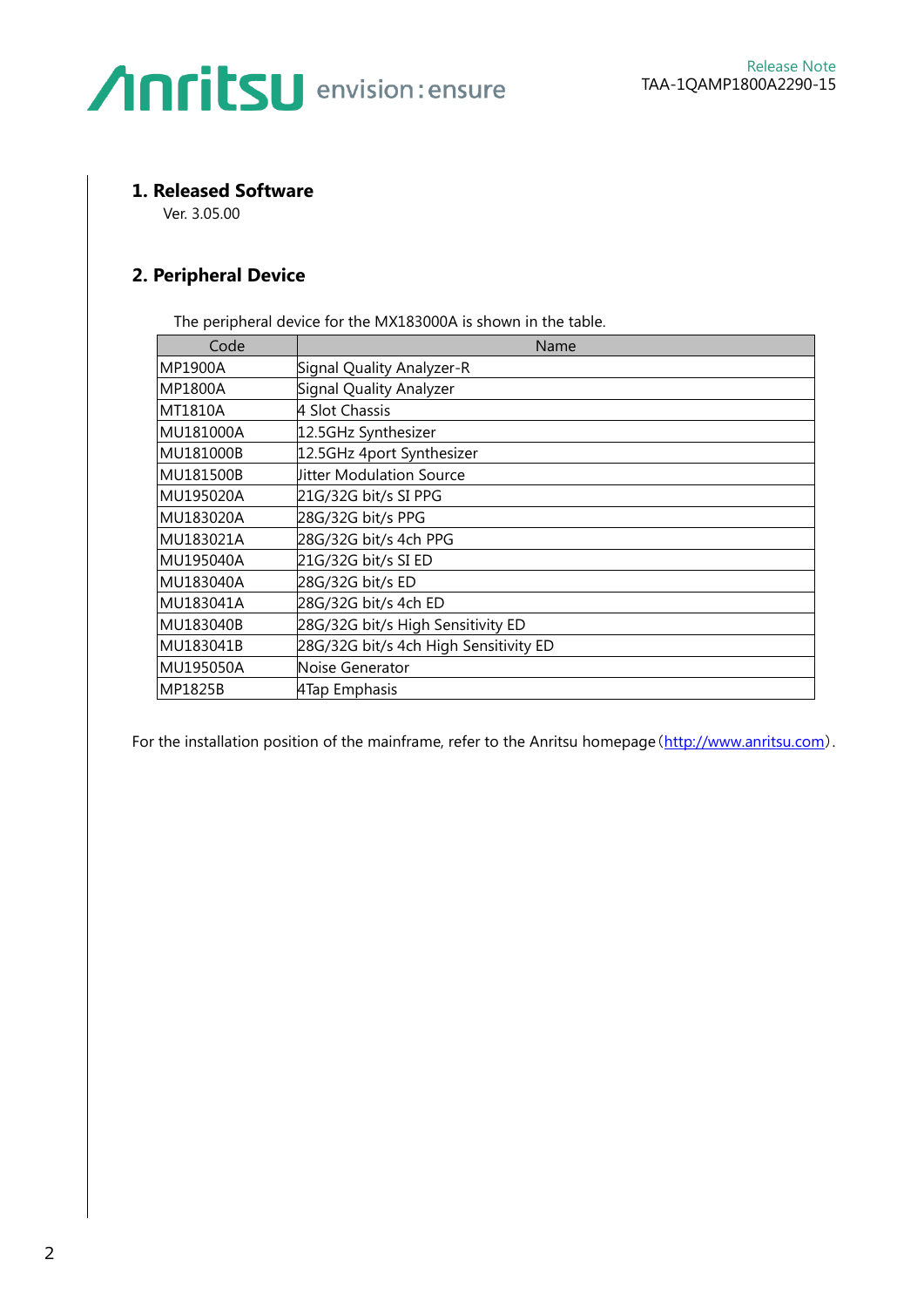### **3. Added Functions**

| Version      | Item                         | Function                                            |
|--------------|------------------------------|-----------------------------------------------------|
| Ver. 3.04.09 | PAM4<br>Added support to     | The maximum number of G0375A 32Gbaud                |
|              | Control for controlling four | Power PAM4 Converter units that can be              |
|              | G0375A units                 | controlled by PAM4 Control has been expanded        |
|              |                              | to four. As a result, the GUI can be used to        |
|              |                              | control 1 to 4 PAM4 signal channels.                |
| Ver. 3.02.04 | Added support for using      | Switches to<br>numeric<br>input<br>mode<br>when     |
|              | numeric input using mouse    | right-clicking or clicking wheel on parameter to    |
|              | operation                    | be changed.                                         |
|              |                              | In this mode, any numeric value can be set using    |
|              |                              | mouse.                                              |
|              | PAM4 Control                 | Shortened PAM4 Auto Search time.                    |
|              | Increased PAM4 Auto Search   | The regular measurement time is shortened by        |
|              | speed                        | up to 140 s.                                        |
| Ver. 3.01.01 | functions<br>Added<br>to     | Added the ability to specify the cursor as the      |
|              | MX183000A-PL021 PCIe Link    | method for changing DUT Tx EQ at the PCIe LEQ       |
|              | Training                     | Response test.                                      |
|              |                              | Changing the time required for the MP1900A to       |
|              |                              | change the bit rate during PCIe Link Training       |
|              |                              | supports measurement of the DUT timeout             |
|              |                              | tolerance. Although it is possible to measure a     |
|              |                              | special DUT that does not meet the timeout          |
|              |                              | specifications by setting the bit rate change to    |
|              |                              | Fast, there are restrictions on the above function. |
|              |                              | Under normal conditions, set to Middle.             |
|              |                              | The Full Swing, Low Frequency, Lane Number,         |
|              |                              | and Link Number<br>values received by the           |
|              |                              | MP1900A from the DUT during PCIe Link               |
|              |                              | Training can be displayed in the Result field. In   |
|              |                              | addition, the Full Swing and Low Frequency          |
|              |                              | values can be displayed in the LTSSM transition     |
|              |                              | log. This function can be used to confirm Link      |
|              |                              | Training results.                                   |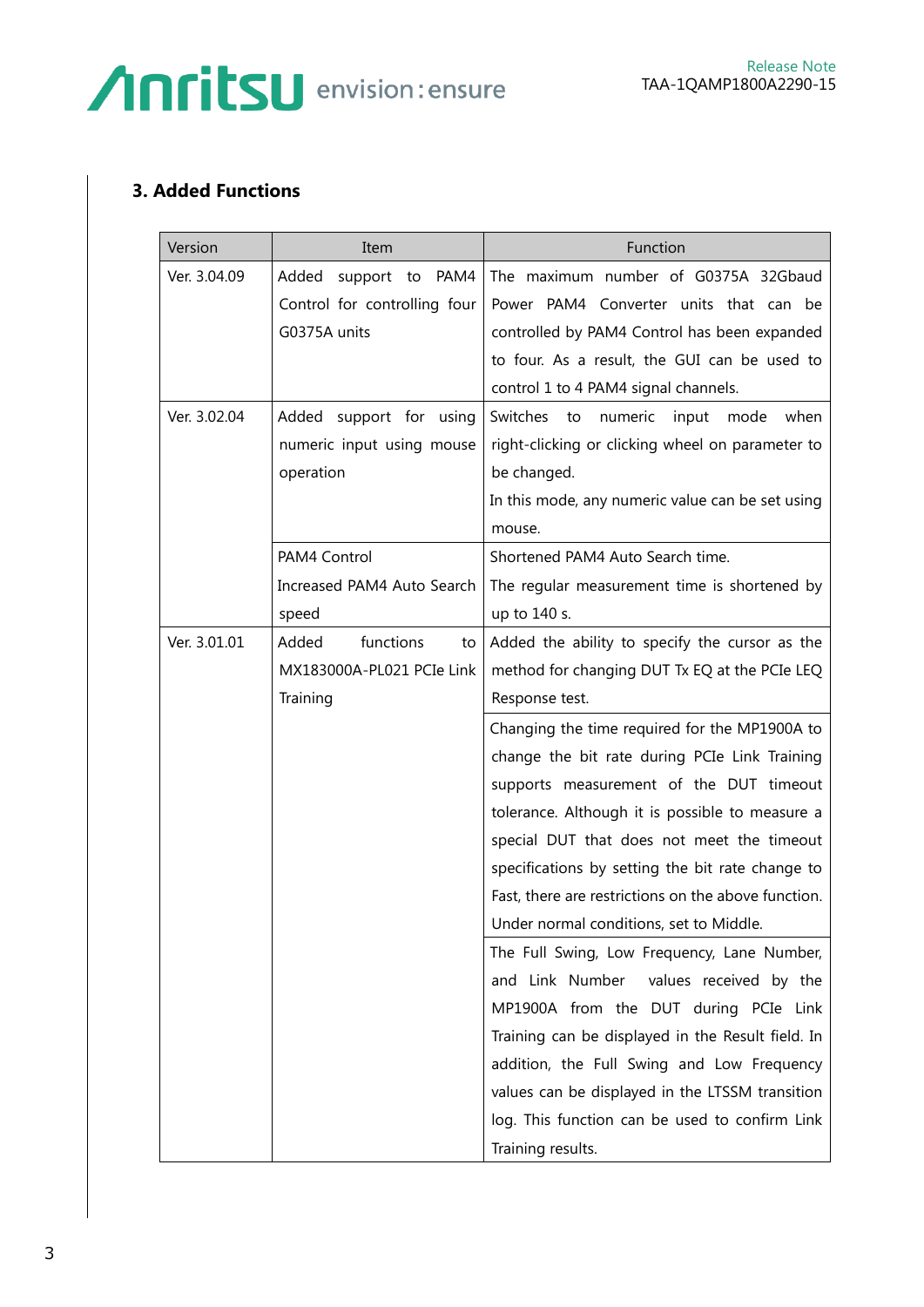| Version      | Item                              | Function                                                |
|--------------|-----------------------------------|---------------------------------------------------------|
| Ver. 3.00.00 | Added<br>MX183000A-PL022          | This function supports Link Training and analysis       |
|              | <b>USB Link Training Function</b> | of LTSSM transition logs for USB3.1 devices             |
|              |                                   | using the USB Link Training function. Use of this       |
|              |                                   | function requires the following models.                 |
|              |                                   | MP1900A, MU195020A, MU195040A                           |
|              | Added PCIe Link Training          | This function supports the Link Equalization Test       |
|              | LEQ Measurement Function          | (Preset only) in the PCI Express® Architecture          |
|              |                                   | PHY Test Specification. Depending on the test           |
|              |                                   | function<br>this<br>real-time<br>item,<br>requires<br>a |
|              |                                   | oscilloscope.                                           |
|              | Added support for PCIe Link       | Adding this function for synchronizing with the         |
|              | Training Common                   | 100 MHz Ref. Clock output from the DUT                  |
|              | Ref. Clock Architecture           | supports the Common Refclk architecture                 |
|              | (System Board)                    | (System Board) test.                                    |
|              |                                   | MU181000B Opt-02 is required to use this                |
|              |                                   | function.                                               |
|              | Added PCIe Link Training          | This function outputs a trigger signal from the         |
|              | LTSSM Trigger Function            | MU195020A when transitioning to the LTSSM               |
|              |                                   | State specified by the measuring instrument.            |
|              |                                   | Using this function supports confirmation of            |
|              |                                   | Data waveforms at any LTSSM state by using an           |
|              |                                   | oscilloscope.                                           |
|              | Added support for control         | The function performs PAM4 Control using                |
|              | PAM4<br>using<br>Control          | remote commands.                                        |
|              | application<br>remote             | details<br>the<br>of<br>remote<br>command<br>For        |
|              | command                           | specifications, refer to Chapter 5 of the               |
|              |                                   | operation manual for the High-Speed Serial              |
|              |                                   | Data Test Software MX183000A.                           |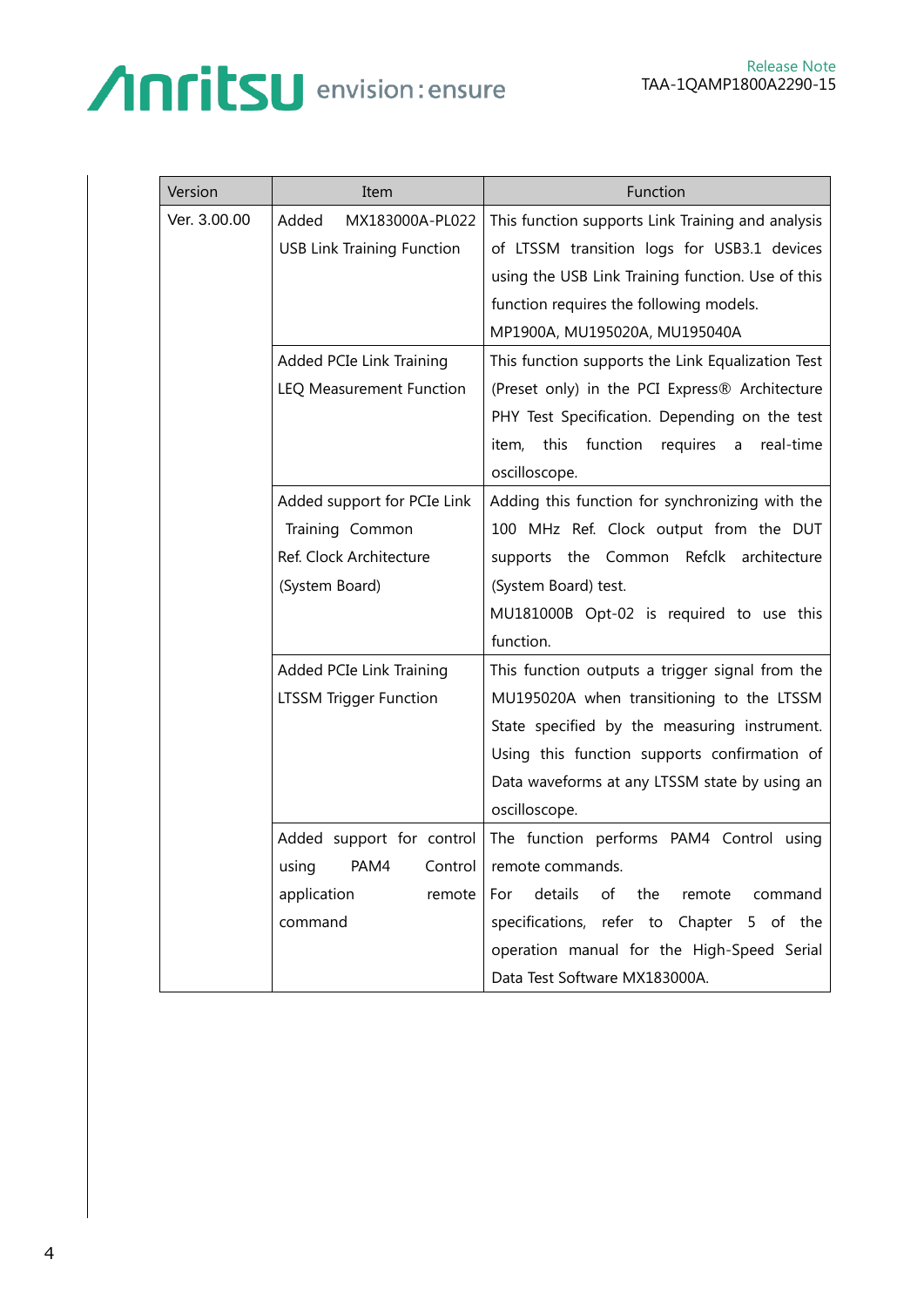| Version      | Item                        | Function                                                |
|--------------|-----------------------------|---------------------------------------------------------|
| Ver. 2.01.00 | Added<br>PAM4<br>Control    | This function controls the PAM4 output level            |
|              | function                    | when using the combined PPG and G0375A                  |
|              |                             | system. It also controls the G0376A CTLE Gain           |
|              |                             | and input threshold voltage.                            |
|              |                             | addition,<br>it also<br>has a<br>function<br>for<br>In. |
|              |                             | automatically searching for the optimum value           |
|              |                             | for CTLE Gain, input threshold voltage, PPG             |
|              |                             | Delay, and ED Delay.                                    |
|              |                             | PAM4 Control is a free application.                     |
|              | Added foreground display    | This function adds foreground display of the            |
|              | function                    | MX183000A to support operation of the                   |
|              |                             | MX183000A while checking the MX180000A and              |
|              |                             | MX190000A screens.                                      |
|              |                             | The foreground display function can be switched         |
|              |                             | ON/OFF from the Menu bar.                               |
| Ver. 2.00.00 | Added<br>MX183000A-PL021    | Using the PCIe Link Training function supports          |
|              | PCIe Link Training function | Link Training for PCIe-compliant devices and            |
|              |                             | display of LTSSM transition logs. The following         |
|              |                             | equipment are required to use this function:            |
|              |                             | MP1900A, MU195020A, MU195040A                           |
|              | Added<br>module<br>for      | The following equipment can be controlled by            |
|              | MX183000A control           | the PCIe Link Sequence and Jitter Tolerance Test        |
|              |                             | applications:                                           |
|              |                             | MP1900A, MU195020A, MU195040A                           |
|              | Added 2ch Combination test  | 2ch Combination tests are supported at the              |
|              | mode to MX183000A-PL001     | MX183000A-PL001 Jitter Tolerance Test.                  |
|              | Jitter Tolerance Test       |                                                         |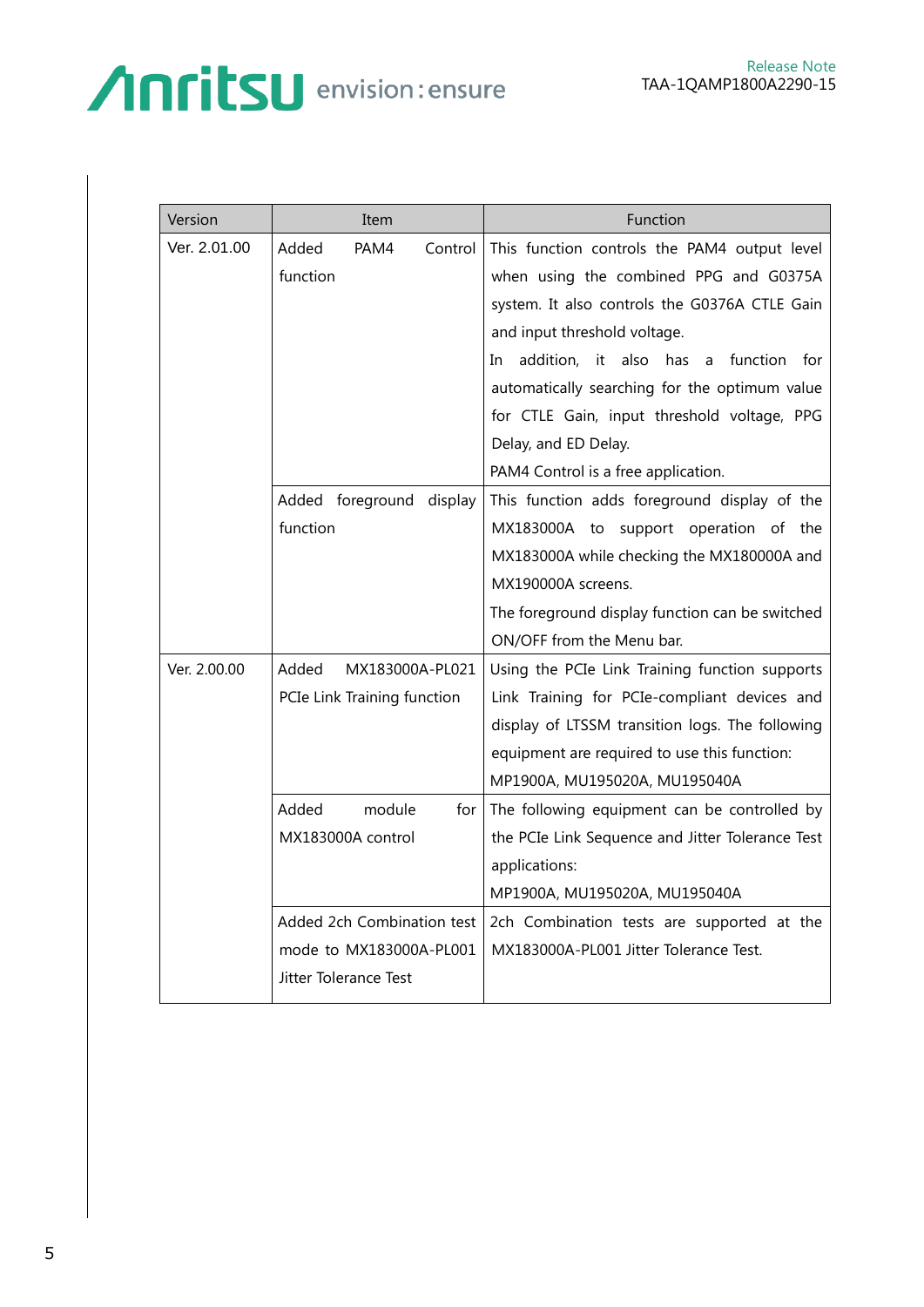| Version      | Item                         | Function                                         |
|--------------|------------------------------|--------------------------------------------------|
| Ver. 1.02.00 | Added support for USB BER    | The USB3.1 Receiver Test Adapter has been        |
|              | measurement using USB3.1     | added to USB Link Sequence control devices.      |
|              | Receiver Test Adapter        | From this version, the USB Link Sequence         |
|              |                              | operates with the connected USB3.1 Receiver      |
|              |                              | Test Adapter as the basic configuration. For     |
|              |                              | details of the USB3.1 Receiver Test Adapter      |
|              |                              | G0373A, contact our business section.            |
|              | Added function for inserting | A function has been added for inserting 1-bit    |
|              | errors into USB Compliance   | errors into the Compliance Pattern used by the   |
|              | Pattern                      | USB Link Sequence at BER measurement. The        |
|              |                              | target Compliance Patterns are:                  |
|              |                              | Gen1 (5.0 GT/s), CP0                             |
|              |                              | Gen2 (10.0 GT/s), CP9                            |
|              | Added function for sending   | A function has been added for sending the        |
|              | Compliance Pattern when      | Compliance Pattern to the USB Link Sequence.     |
|              | connected DUT not detected   | This function can send Compliance Pattern even   |
|              |                              | when the connected DUT is not detected.          |
|              | Added support for Jitter     | Support has been added for PAM4 signal           |
|              | Tolerance measurements of    | measurements at the Jitter Tolerance test. This  |
|              | PAM4 signals                 | can perform total 3Eye (Upper/Middle/Lower)      |
|              |                              | Jitter Tolerance tests for PAM4 signals.         |
| Ver. 1.01.00 | Added support for USB Test   | Support for the USB Test Adapter has been        |
|              | Adapter                      | added to the USB Test USB Link Sequence          |
|              |                              | control function. Either the USB Test Adapter or |
|              |                              | the USB Measurement Kit can be selected as the   |
|              |                              | connection setup. The USB Test Adapter is        |
|              |                              | manufactured by ARTEK INC. and the model         |
|              |                              | number is BSG4G.                                 |
|              | Added command to query       | The following command has been to query the      |
|              | Link status                  | Link status.                                     |
|              |                              | :CALCulate:RESult:EMONitor?                      |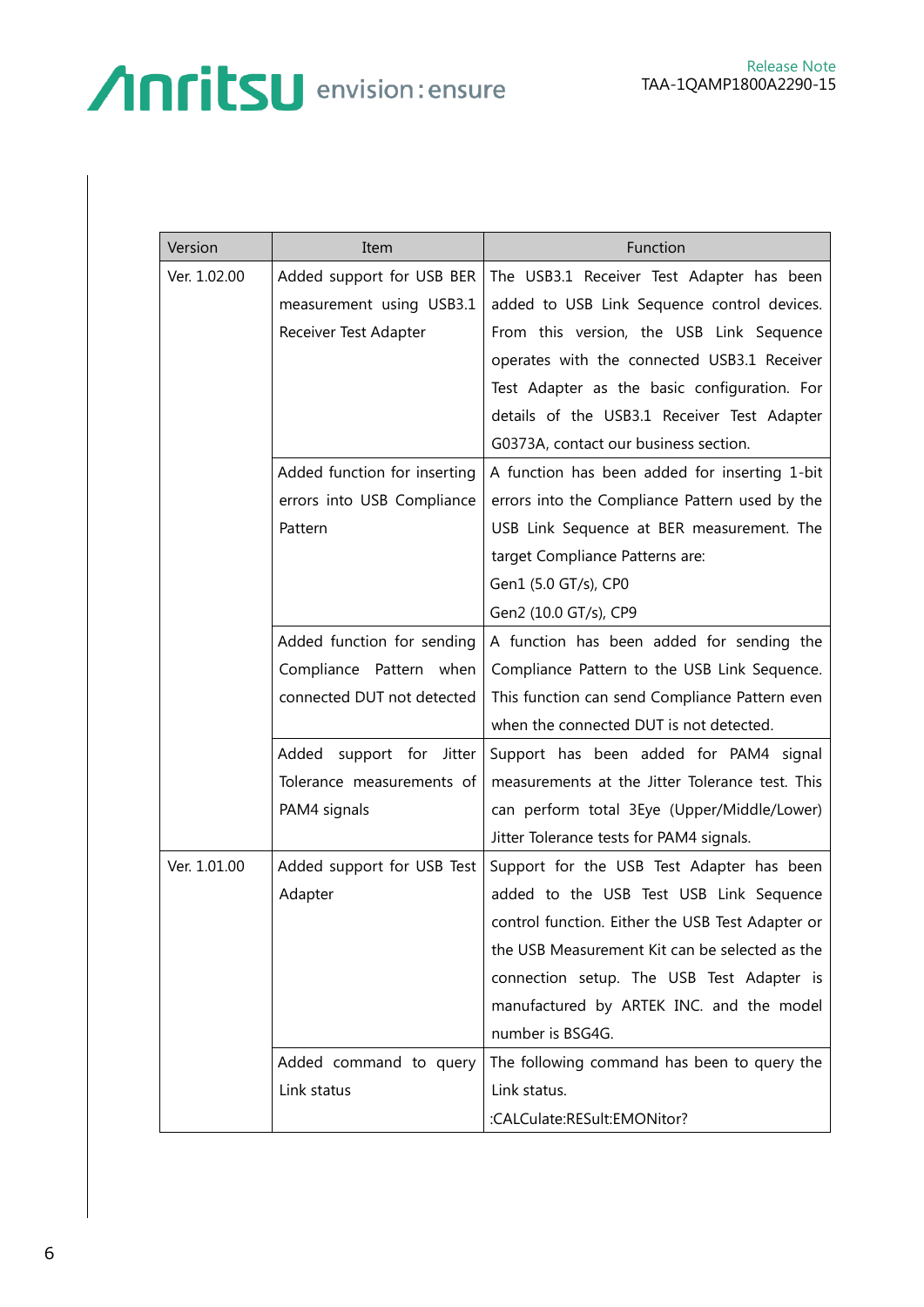#### **4. Bug Fixes**

| Version     | Item (Management Number)     | Fault                                               |
|-------------|------------------------------|-----------------------------------------------------|
| Ver.3.05.00 | MX183000A Screen does not    | When<br>installing<br>the<br>MX183000A<br>the<br>to |
|             | display normally             | MP1800A, part of the screen is cut off and it does  |
|             |                              | not display normally.                               |
|             |                              | This bug occurs in MX183000A Version 3.04.09.       |
| Ver.3.04.09 | Bugs in USB Link Training    | Fixed bug in following remote commands:             |
|             | PAM4 Control remote          | <b>USB Link Training Command</b>                    |
|             | commands                     | :CALCulate:DATA:EALarm?                             |
|             | (CM2424:20)                  | Added following "CLOS" and "PSL" arguments          |
|             |                              | PAM4 Control Command                                |
|             |                              | OUTPut:DATA:EAMPlitude?                             |
|             |                              | Fixed bug causing return of incorrect query when    |
|             |                              | PERCent specified at second argument                |
|             | Delayed response at remote   | The remote operation response is delayed when       |
|             | control                      | repeatedly starting and stopping each               |
|             | (CM2424:07)                  | application from Selector. When this occurs, the    |
|             |                              | Query response is not returned within the normal    |
|             |                              | Timeout time.                                       |
|             | Attempts to display          | Unsupported patterns are wrongly displayed          |
|             | unsupported patterns with    | when MX183000A PAM4 Control is in the               |
|             | MX183000A in non-linear      | non-linear PAM4 mode. A non-linear PAM4             |
|             | mode                         | signal is not output when a selecting pattern the   |
|             | (CM24:2365)                  | following Not supported patterns.                   |
|             |                              | JP03A, JP03B, SSPRQ, SSPRQ[D3_4],                   |
|             |                              | Transmitter_Linearity, PRBS13Q, PRBS31Q             |
| Ver.3.03.01 | Occasional application crash | At remote, sometimes the application crashes        |
|             | at remote                    | when switching alternately between                  |
|             | (CM4024:2351)                | Connect/Disconnect.                                 |
| Ver.3.01.01 | Sometimes, not Error Free at | Sometimes, after the Link Training is established,  |
|             | PCIe Link Training System    | the Loop.back Active state is not error free at the |
|             | measurement                  | MX183000A PL-021 PCIe Link Training software.       |
|             | (CM4024:2080)                | This bug has been fixed for V3.01.00 and later.     |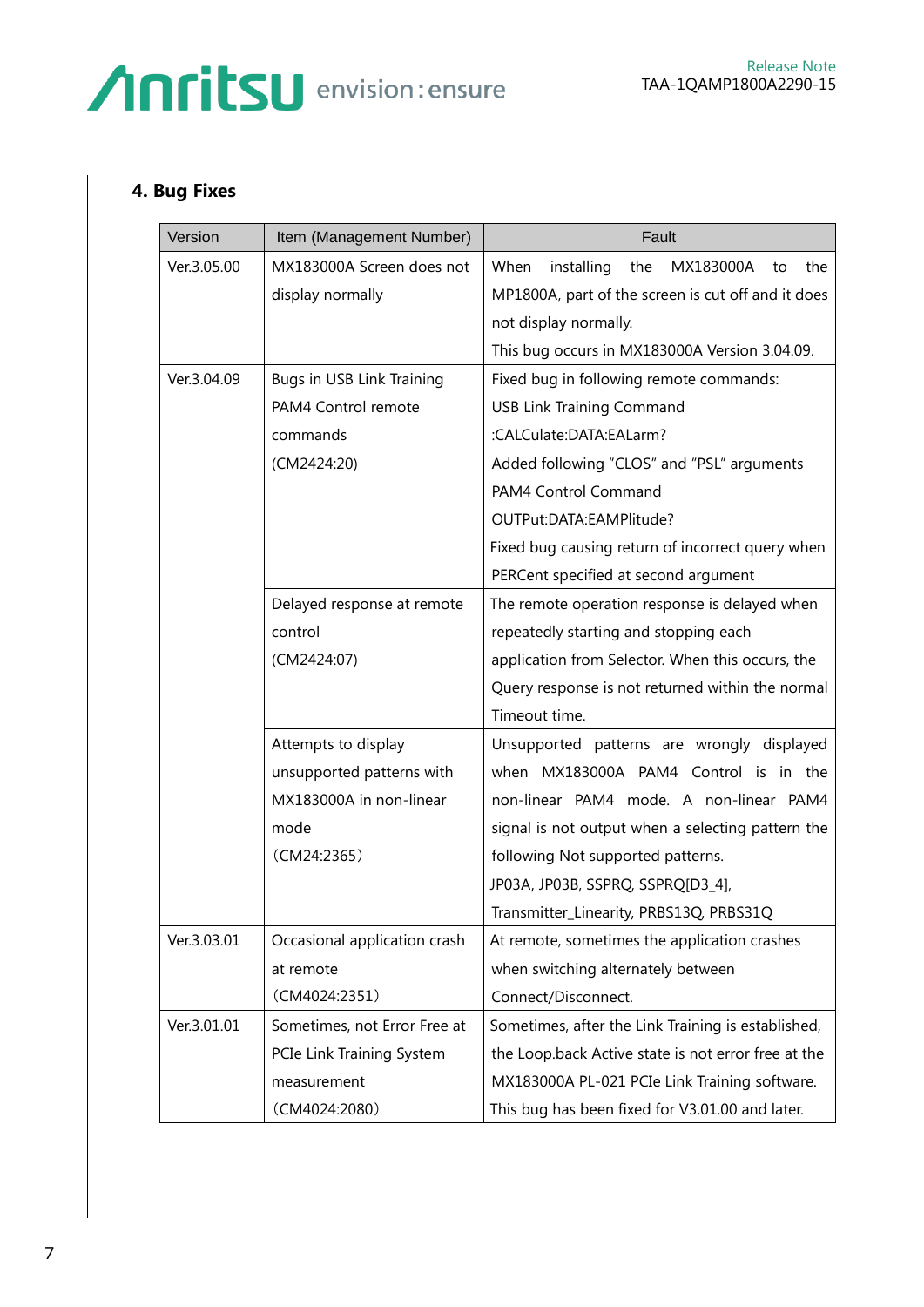#### Release Note TAA-1QAMP1800A2290-15

| Ver.3.00.00 | Sometimes, not Error Free at | Sometimes, Link Training fails either at PCIe Link   |
|-------------|------------------------------|------------------------------------------------------|
|             | PCIe/USB Link Training       | Training or USB Link Training, or the status does    |
|             | (CM4024:1637)                | become error-free after Link Training.               |
|             |                              | This bug has been fixed by the Calibration           |
|             |                              | function added at V3.00.00 and later. Refer to       |
|             |                              | Chapter 6 Usage Precautions for more details.        |
|             | Improved PAM4 Control        | Sometimes the function for searching for the         |
|             | application Auto-search      | optimum value for CTLE Gain, Input Threshold         |
|             | function                     | Voltage, PPG Delay, and ED Delay fails.              |
|             | (CM4177:0221)                | This bug has been fixed for V3.00.00 and later.      |
|             | Link fails at USB Link       | The Link Sequence fails to start when starting the   |
|             | Sequence                     | USB Link Sequence when using a combination of        |
|             | (CM3794:0529)                | MX183000A V2.01.04 and<br>MX180000A<br>the           |
|             |                              | V8.05.00 software.                                   |
|             |                              | The workaround for this bug is to install            |
|             |                              | MX183000A V3.00.00 and MX180000A V8.06.00.           |
| Ver.2.01.04 | MX183000A fails to start     | When installing the MX183000A V2.01.02               |
|             | (CM4177: 0202)               | software, an error message is displayed and the      |
|             |                              | application fails to start. This problem is fixed by |
|             |                              | installing V2.01.04.                                 |
| Ver.2.01.02 | Sometimes, MX190000A not     | Sometimes, when quitting the MX183000A after         |
|             | error-free at completion of  | using the MX183000A PCIe Link Training, BER          |
|             | PCIe Link Training (CM4024:  | measurement using the MX190000A is not               |
|             | 1409)                        | error-free.                                          |
|             |                              | This bug occurs in MX183000A Version 2.01.00.        |
| Ver.1.01.00 | Application may terminate    | The application may terminate abnormally if the      |
|             | abnormally if Close (x) icon | Close (x) icon is clicked either when the PCIe       |
|             | clicked during measurement   | application is sending the Link Sequence or at       |
|             | (CM383604:17)                | JTOL measurement.                                    |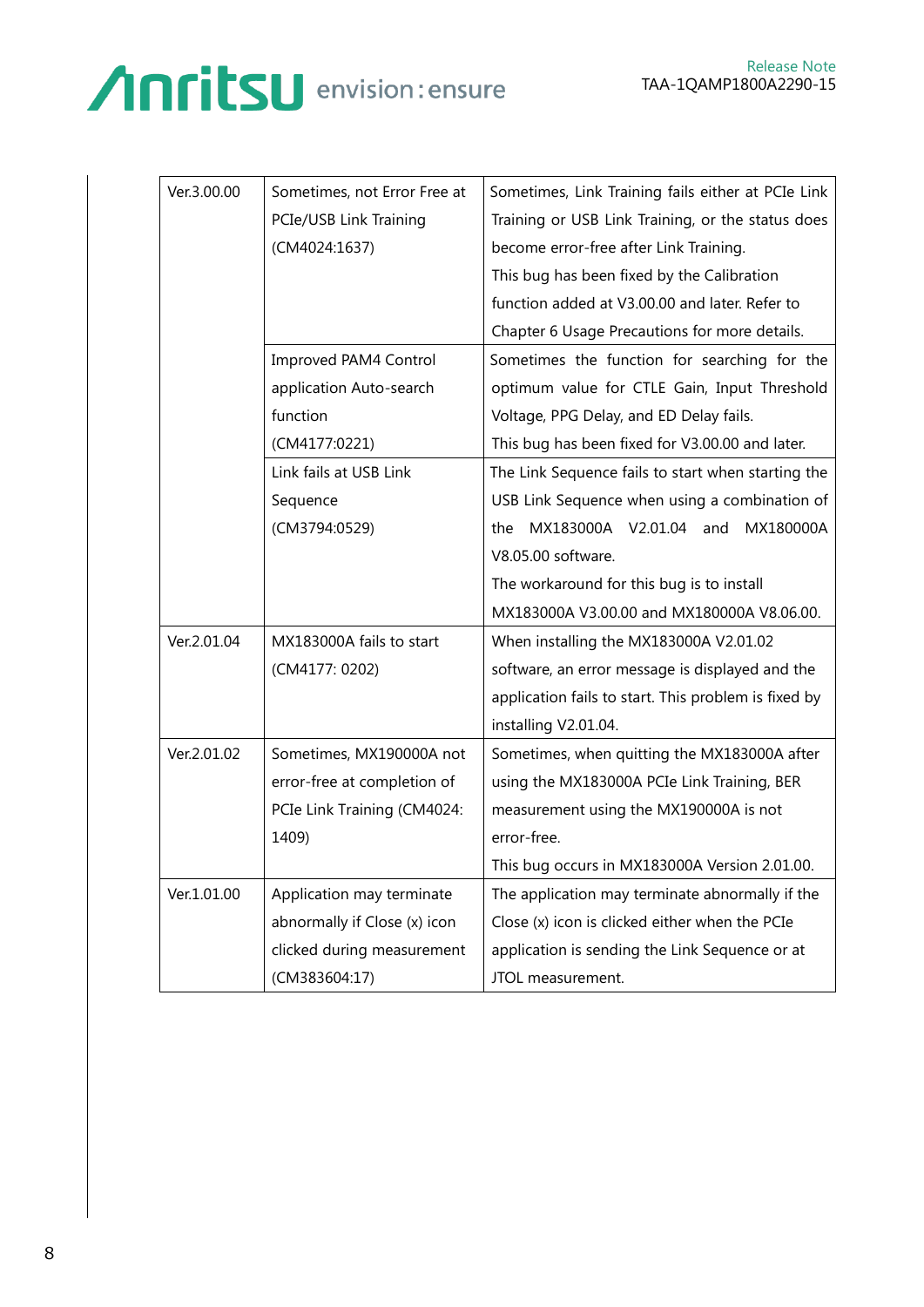#### **5. Remaining Known Bugs**

None

#### **6. Usage Notes**

The precautions for using each version are described below.

#### **6.1 About SI ED Calibration at PCIe/USB Link Training**

The SI ED MU195040A requires calibration when using the PCIe Link Training or USB Link Training MX183000A application. Always perform calibration if the equipment configuration is changed or the software version is upgraded. Perform calibration by clicking the [Calibration] button at the Equipment setup tab after starting the above-described application (MX183000A V3.00.00 or later). For details of the procedure, refer to section 4.3.2 Connecting Measurement Equipment in the High-Speed Serial Data Test Software MX183000A operation manual.

If calibration is not performed correctly, linking with the DUT may not be performed normally or the status may not be error-free.

#### **6.2 Ver. 1.00.01 and Newer**

6.2.1 Operating Environment Precautions

NI-VISA must be installed to use the MX183000A. Refer to section 2.2 Operating Environment, and section 2.3 Installing/Uninstalling in the MX183000A Operation Manual for details about the operation environment for this software.

#### 6.2.2 License Precautions

The paid MX183000A option uses a license key to enable functionality. Refer to the License Install E.pdf file stored on the USB memory stick standard accessory provided with this software.

6.2.3 Notes on Supported MX180000A Versions Use the MP1800A/MT1810A software MX180000A Ver. 8.02.01 or later when using MX183000A. The MX183000A does not operate correctly with other software versions.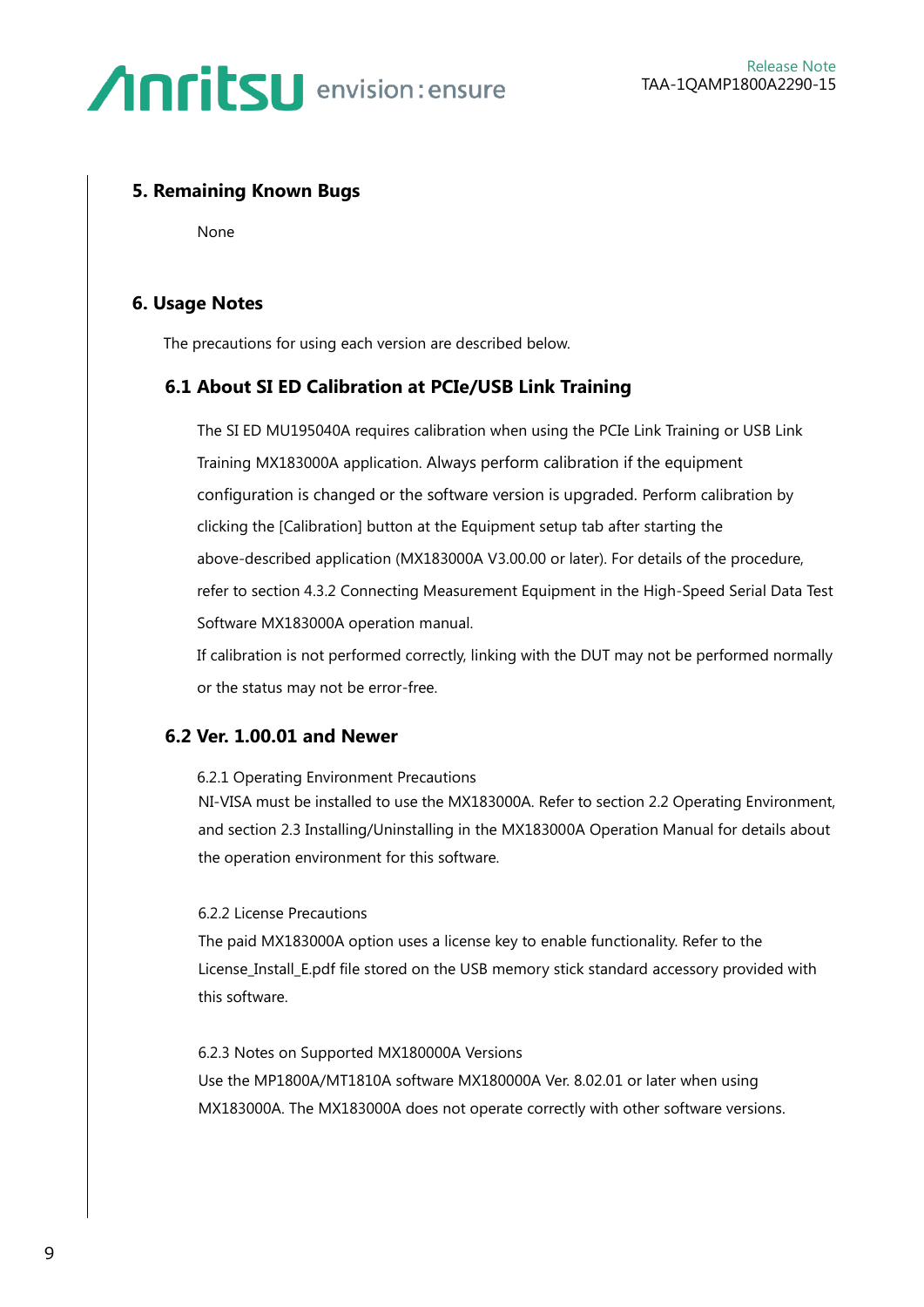#### **6.3 Ver. 1.01.00 and Later**

6.3.1 Version Precautions when Download Installer

The Ver. 1.00.01 installer cannot be installed over MX183000A Ver. 1.01.00. To install Ver. 1.00.01, first uninstall the MX183000A software.

6.3.2 Notes on MX180000A Supported Versions

When using MX183000A Ver. 1.01.00, be sure to use Ver. 8.02.03 of the MX180000A for the MP1800A/MT1810A. Normal MX183000A operation is not assured if the wrong version of the MX180000A is used.

#### **6.4 Ver. 1.02.00 and Later**

6.4.1 Notes on MX180000A Supported Versions

When using MX183000A Ver. 1.02.00, be sure to use Ver. 8.04.00 of the MX180000A for the MP1800A/MT1810A. Normal MX183000A operation is not assured if the wrong version of the MX180000A is used.

#### **6.5 Ver. 2.00.00 and Later**

6.5.1 Notes on MX180000A Supported Versions

When using MX183000A Ver. 2.00.00 or later, be sure to use Ver. 8.05.00 of the MX180000A for the MP1800A/MT1810A. Normal MX183000A operation is not assured if the wrong version of the MX180000A is used.

6.5.2 Notes on MX190000A Supported Versions

When using MX183000A Ver. 2.00.00 or later, be sure to use Ver. 1.01.03 of the MX190000A for the MP1900A. Normal MX183000A operation is not assured if the wrong version of the MX190000A is used.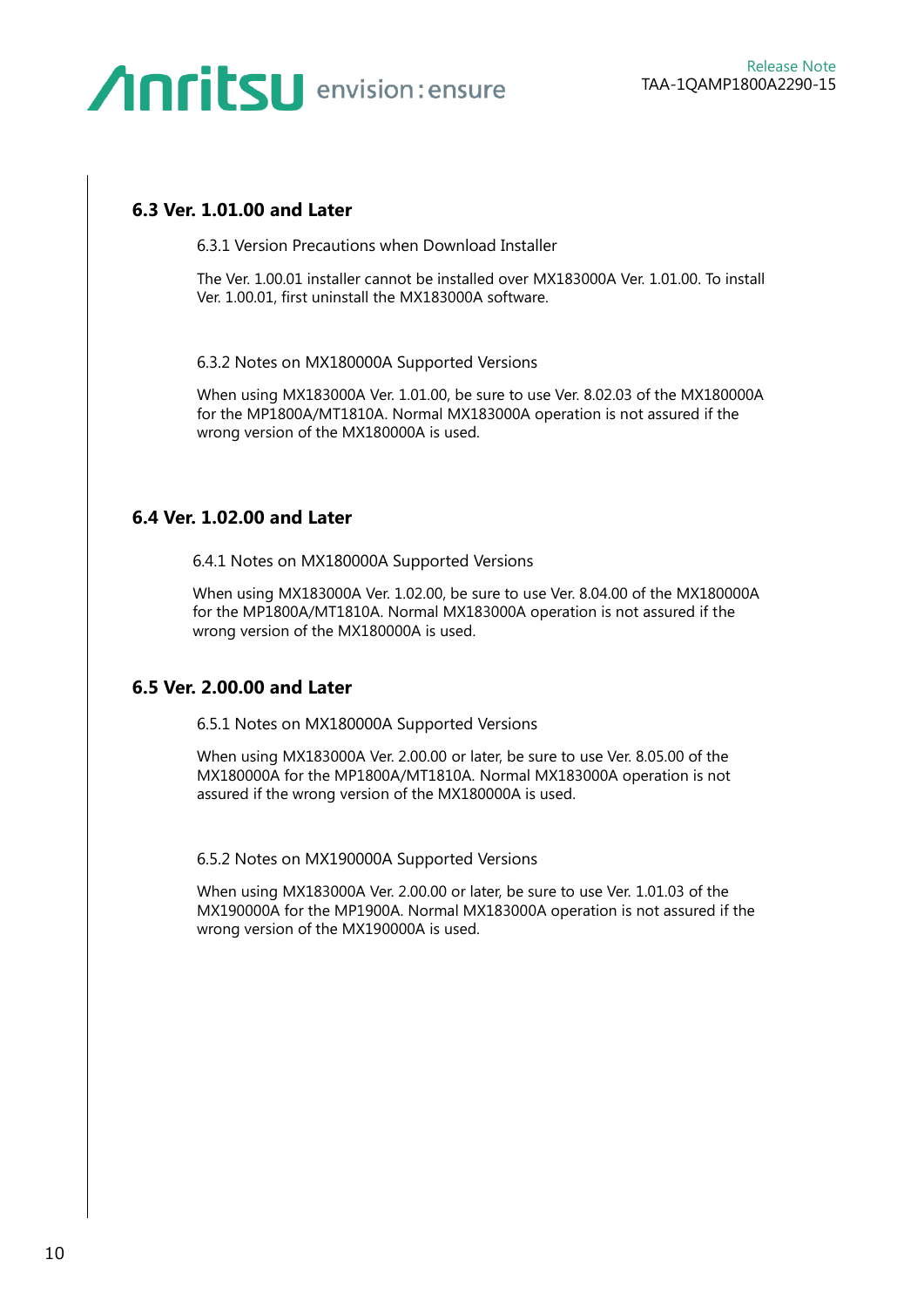#### **6.6 Ver. 3.00.00 and Later**

6.6.1 Notes on MX180000A Supported Versions

When using MX183000A Ver. 3.00.00 or later, be sure to use Ver. 8.06.00 of the MX180000A for the MP1800A/MT1810A. Normal MX183000A operation is not assured if the wrong version of the MX180000A is used.

6.6.2 Notes on MX190000A Supported Versions

When using MX183000A Ver. 3.00.00 or later, be sure to use Ver. 2.00.00 of the MX190000A for the MP1900A. Normal MX183000A operation is not assured if the wrong version of the MX190000A is used.

#### **6.7 Ver. 3.01.00 and Later**

6.7.1 Notes on MX190000A Supported Versions

When using MX183000A Ver. 3.01.00 or later, be sure to use Ver. 2.02.00 of the MX190000A for the MP1900A. Normal MX183000A operation is not assured if the wrong version of the MX190000A is used.

#### **6.8 Ver. 3.02.00 and Later**

6.8.1 Notes on MX190000A Supported Versions

When using MX183000A Ver. 3.02.00 or later, be sure to use Ver. 2.03.00 of the MX190000A for the MP1900A. Normal MX183000A operation is not assured if the wrong version of the MX190000A is used.

#### **6.9 Ver. 3.04.00 and Later**

6.9.1 Notes on MX190000A Supported Versions

When using MX183000A Ver. 3.04.00 or later, be sure to use Ver. 2.05.00 of the MX190000A for the MP1900A. Normal MX183000A operation is not assured if the wrong version of the MX190000A is used.